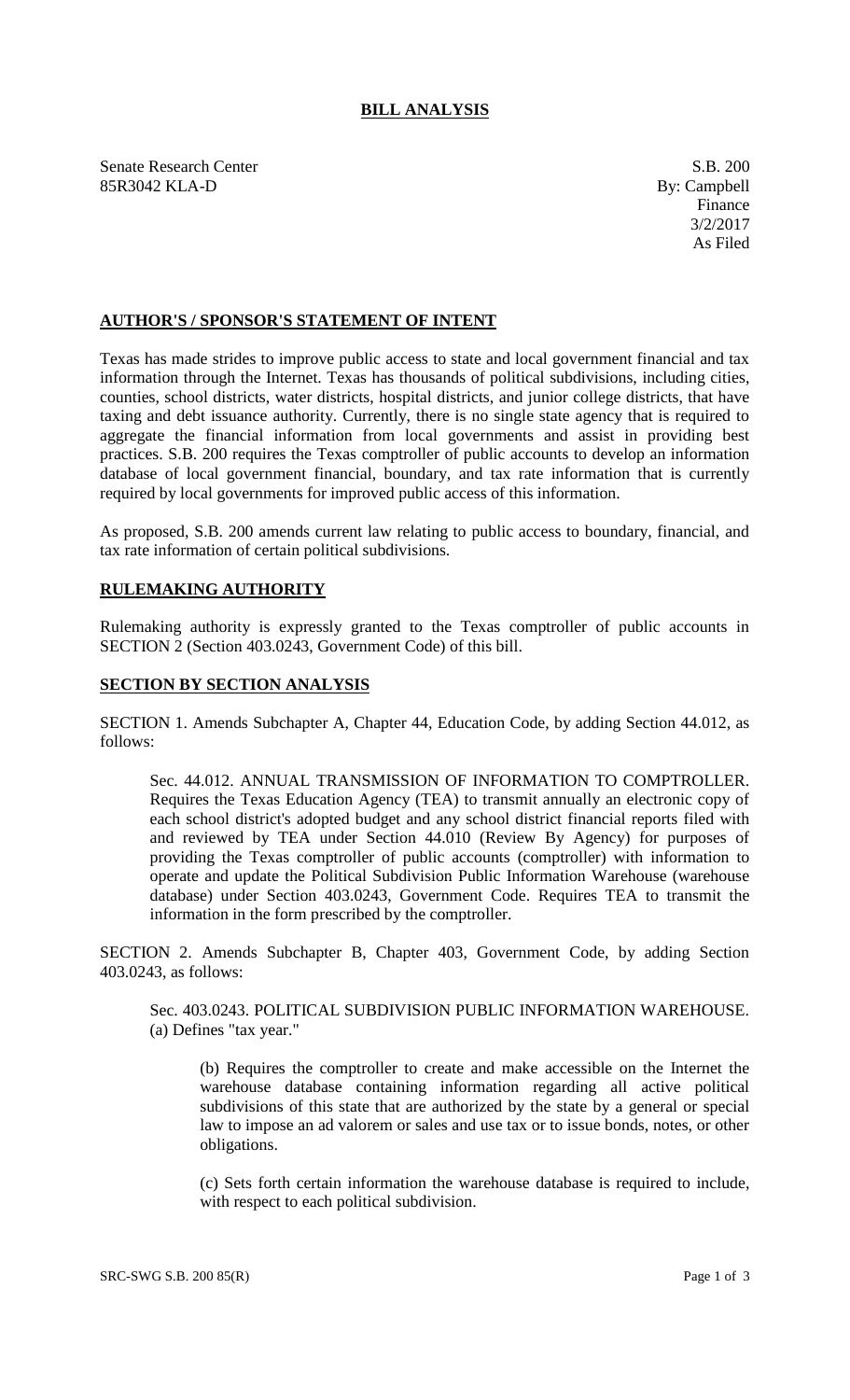(d) Authorizes the warehouse database, with respect to each political subdivision, to include certain other information, or a link to the information, that is provided through an Internet website maintained by the political subdivision.

(e) Authorizes the comptroller to consult with the appropriate officer of, or other person representing, each political subdivision to obtain the information necessary to operate and update the warehouse database.

(f) Requires the governing body of a political subdivision that publishes the political subdivision's check registry on the political subdivision's website to provide the comptroller with the website address of the Internet page on which that registry may be accessed for purposes of Subsection (d)(3).

(g) Authorizes the comptroller, to the extent information required in the warehouse database is otherwise collected or maintained by a state agency or political subdivision, to request that information and updates to that information as necessary for inclusion in the warehouse database. Requires the state agency or political subdivision to provide that information and updates to that information when requested by the comptroller.

(h) Requires the comptroller at least annually to update information in the warehouse database regarding the rates of taxes imposed by each political subdivision.

(i) Requires the comptroller, to the extent possible, to present information in the warehouse database in a manner that is searchable and intuitive to users. Authorizes the comptroller to enhance and organize the presentation of the information through the use of graphical representations as the comptroller considers appropriate.

(j) Prohibits the comptroller from charging a fee to the public to access the warehouse database.

(k) Authorizes the comptroller to establish procedures and adopt rules to implement this section.

SECTION 3. Amends Chapter 203, Local Government Code, by adding Subchapter D, as follows:

#### SUBCHAPTER D. RECORDS AND INFORMATION PROVIDED TO COMPTROLLER

Sec. 203.061. APPLICABILITY OF SUBCHAPTER. (a) Provides that this subchapter applies only to certain political subdivisions of this state.

(b) Provides that this subchapter does not apply to a school district.

Sec. 203.062. PROVISION OF CERTAIN RECORDS AND OTHER INFORMATION TO COMPTROLLER. Requires a political subdivision to transmit annually specified records and other information to the comptroller for purposes of providing the comptroller with information to operate and update the warehouse database. Requires the political subdivision to transmit the records and other information in a form and manner prescribed by the comptroller.

Sec. 203.063. BOUNDARIES AND DISSOLUTION RECORDS. (a) Requires a political subdivision, other than a county or municipality, to transmit to the comptroller each information form, map, and plat, any amendments to the same, and each statement regarding the annexation or consolidation of the political subdivision.